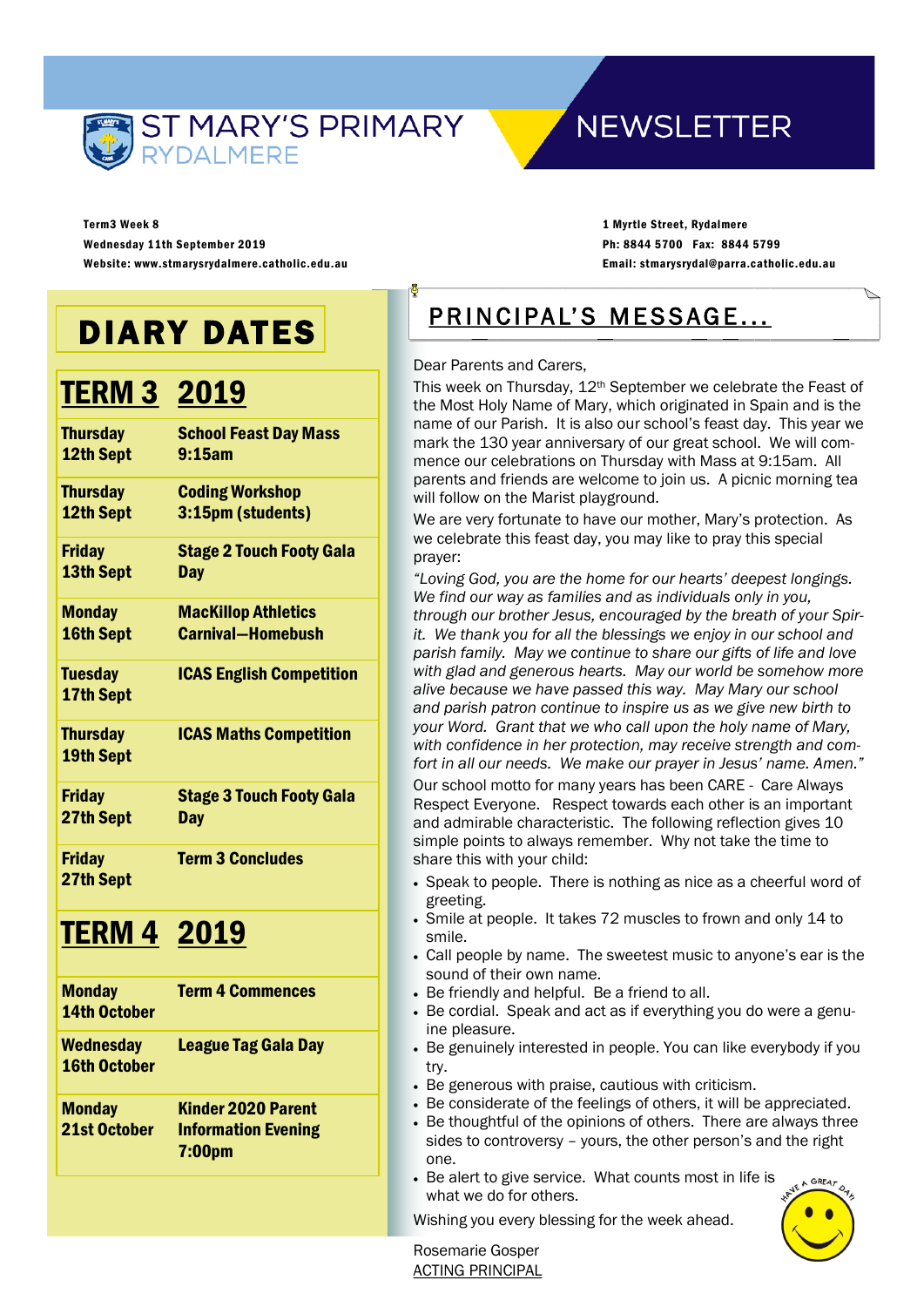## St Mary's Newsletter……

#### **CONFIRMATION**

Enrolment forms for the Sacrament of Confirmation are at the entrance of the church. Confirmation is Friday 8th November. Confirmation is for children Year 5 and up who have made their First Communion. Enrolment weekend is the 21st and 22nd September.

### SCHOOL FEES

School Fees should now be fully paid for all those families not on payment plans. Please settle your account as soon as possible. School fee queries should be directed to Susan Albertini on the office.

## LIBRARY NEWS

Congratulations to the 108 students who completed the NSW Reading Challenge this year! You will receive your certificates at the end of the year.

If there are any parents who can help with covering, please come and grab a bag of library books. Any help is always greatly appreciated.

Lia Radocchia – Teacher Librarian



## *PRINCIPAL AWARDS TERM 3—Week 8*

| KΕ  | Qiuchi Z & Sienna G       |
|-----|---------------------------|
| ΚS  | Sophie C & Olivia N       |
| 1C  | Ned D & Elliot I          |
| 1R  | Kira M & Jason D          |
| 2Α  | Jack L & Jacob H          |
| 2M  | Grace H & Lara K          |
| 3G  | Olivia A & Joshua W       |
| ЗM  | Aimon L & Hugh P          |
| 4E  | Ashley A & Robert F       |
| 4 J | Jake B & Ela T            |
| 5L  | Johnathan K & Lochlainn M |
| 5V  | Elise S & Anthony S       |
| 6Е  | Luke H & London A         |
| 6KB | Sierra L & Nadia L        |
|     |                           |

## IMPORTANT LINDA'S LUNCHES INFORMATION

There will be NO Linda's Lunches in Week 10 of Term 3, Week 1 of Term 4 or Monday of Week 2 Term 4. Normal operation will recommence Thursday 24th October. Sorry for any inconvenience.

## *BIRTHDAY CELEBRATIONS*



| Matilda S                        |
|----------------------------------|
| Kristen D                        |
| Arnav V                          |
| Alyssa Di S                      |
| Akito D                          |
| Noah C                           |
| Michael S                        |
| Selina LaM                       |
| Molly L                          |
| Rosalea B                        |
| Casey K                          |
| Caitlyn E                        |
| Keira D                          |
| Elena S                          |
| Chad C                           |
| We would like to wish all of the |
|                                  |

*Iike to wish all of these children a very happy birthday!!*

## *CARE AWARDS TERM 3—Week 8*



- KE Anvar V & Alice B<br>KS Tyler N & Sivun K
	- Tyler N & Siyun K
- 1C Sarayah A & Anahita W
- 1R Anson Y & Charlie F
- 2A Josephine L
- 2M Alysha M & Justin H
- 3G Jacinta B & Riley W
- 3M Chimamanda I & Lachlan P
- 4E Nancy R & Flynn S
- 4J Lucinda B & Chloe M
- 5L John-Paul A & Amber A
- 5V Chad C & Joseph N
- 6E Keira G & Tara Q
- 6KB Eric M & Emma A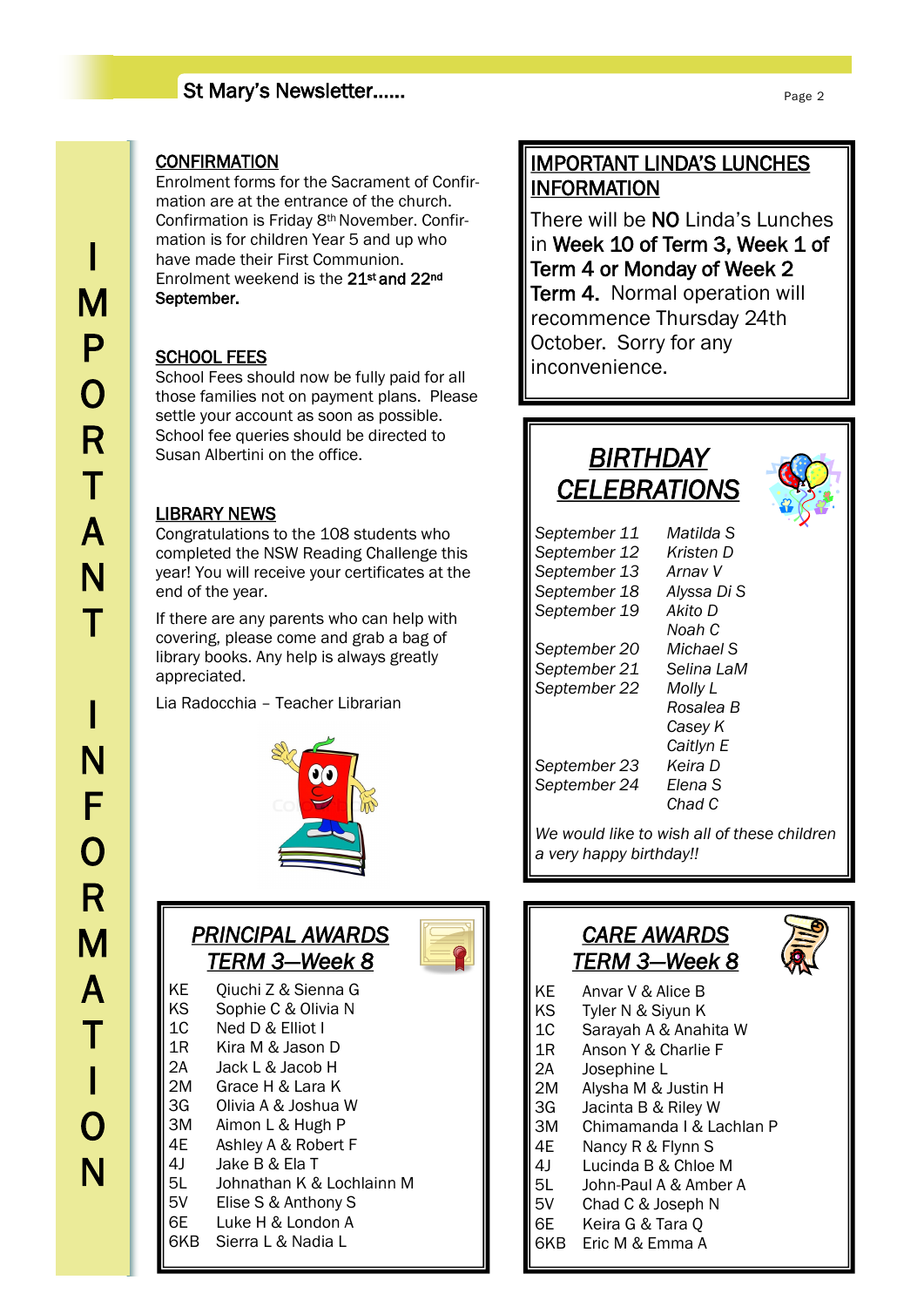# FROM MRS GOSPER...

## COMPLAINTS AND GRIEVANCES

A reminder that the school policy for handling complaints and grievances aligns with the Catholic Education Diocese of Parramatta policy. If parents are concerned about a matter, they are advised to contact the school and make an appointment with the most appropriate staff member.

For classroom issues, please speak to the classroom teacher or the Stage Leader of Learning:

Early Stage One Leader of Learning – Emma Atkinson Stage One Leader of Learning – Rosemarie Gosper Stage Two Leader of Learning – Amanda Gierek Stage Three Leader of Learning - Erica Rheinberger

For more serious matters, please make a time to speak with Mr Blissenden or Mrs Gosper. For any Child Protection related matter, Mr Blissenden or Mrs Gosper in his absence, need to be informed.

#### MORNING ASSEMBLY

A reminder that we encourage and welcome parents to join us for the Morning Assembly. We do ask that you sit or stand under the COLA near the office as this is less distracting for the children (especially the younger students). As students arrive at school in the mornings they place their bags on the lines and then move to the Ford Playground. Parents are welcome to stay for the Assembly but we ask that adults do not move to the Ford Playground as this makes supervision difficult. Thank you for your understanding.

### AFTERNOON DISMISSAL (where do I find my child if I am coming in to the school to collect him/her?

Students being collected by an adult sit and wait to be collected under the COLA near the office. Siblings sit together in the centre of the COLA, while those children without siblings in K-2 sit on the map of Australia and Years 3-6 sit closest to the Mary statue. Students using Pick Up and Kiss sit on the seats and ground near the Kinder windows. OSHC students wait to be collected by the carers on the Ford Playground. Students walking to Park or Victoria Roads and students catching the bus wait on the silver seats near Myrtle Street. We ask that for safety reasons nonschool age children do not sit with the students. At 3:10pm students will be able to leave the grounds.

### RELIGION PARENT LEARNING WALK—Tuesday 10th September 2019

This morning we held our Religion Parent Learning Walk, the purpose of which was to view Religious Education in action. We had over 10 parents attend our session, which began and concluded in the library. We visited Year 1 and Year 4 where we saw students exploring scripture in age appropriate ways. Parents were impressed and amazed with the quality of the students' interactions with the scripture and the high levels of student questioning. One parent said she was inspired to go home and read some Bible stories! There was unanimous agreement that next term we'll hold a Numeracy Parent Learning Walk...watch this space!

Mrs Rheinberger, Miss Stevenson, Mrs Gierek